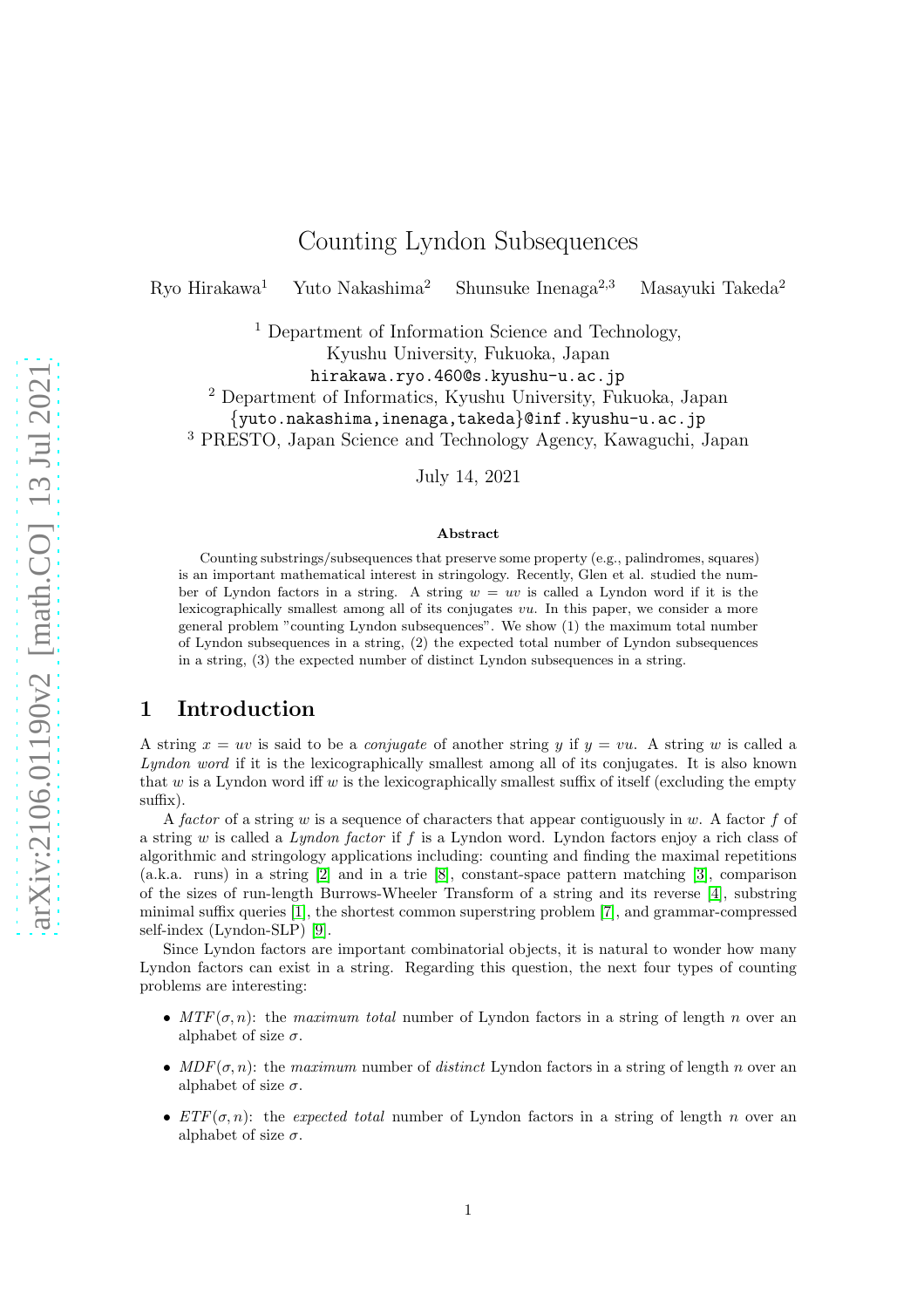•  $EDF(\sigma, n)$ : the expected number of distinct Lyndon factors in a string of length n over an alphabet of size  $\sigma$ .

Glen et al. [\[5\]](#page-7-7) were the first who tackled these problems, and they gave exact values for  $MDF(\sigma, n)$ ,  $ETF(\sigma, n)$ , and  $EDF(\sigma, n)$ . Using the number  $L(\sigma, n)$  of Lyndon words of length n over an alphabet of size  $\sigma$ , their results can be written as shown in Table [1.](#page-1-0)

Table 1: The numbers of Lyndon factors in a string of length n over an alphabet of size  $\sigma$ , where  $n = m\sigma + p$  with  $0 \le p < \sigma$  for  $MTF(\sigma, n)$  and  $MDF(\sigma, n)$ .

<span id="page-1-0"></span>

| Number of Lyndon Factors in a String |                                                                                                              |  |  |
|--------------------------------------|--------------------------------------------------------------------------------------------------------------|--|--|
| Maximum Total $MTF(\sigma, n)$       | $-\left(\sigma-p\right)\binom{m+1}{2}-p\binom{m+2}{2}+n$ [this work]                                         |  |  |
| Maximum Distinct $MDF(\sigma, n)$    | $\binom{n+1}{2} - (\sigma - p) \binom{m+1}{2} - p \binom{m+2}{2} + \sigma$ [5]                               |  |  |
| Expected Total $ETF(\sigma, n)$      | $\sum L(\sigma, m)(n - m + 1)\sigma^{-m}$ [5]<br>$m=1$                                                       |  |  |
| Expected Distinct $EDF(\sigma, n)$   | $\sum_{m=1}^{n} L(\sigma, m) \sum_{s=1}^{\lfloor n/m \rfloor} (-1)^{s+1} \binom{n-sm+s}{s} \sigma^{-sm}$ [5] |  |  |

The first contribution of this paper is filling the missing piece of Table [1,](#page-1-0) the exact value of  $MTF(\sigma, n)$ , thus closing this line of research for Lyndon factors (substrings).

We then extend the problems to subsequences. A subsequence of a string  $w$  is a sequence of characters that can be obtained by removing 0 or more characters from w. A subsequence s of a string w is said to be a Lyndon subsequence if s is a Lyndon word. As a counterpart of the case of Lyndon factors, it is interesting to consider the next four types of counting problems of Lyndon subsequences:

- $MTS(\sigma, n)$ : the maximum total number of Lyndon subsequences in a string of length n over an alphabet of size  $\sigma$ .
- $MDS(\sigma, n)$ : the maximum number of distinct Lyndon subsequences in a string of length n over an alphabet of size  $\sigma$ .
- $ETS(\sigma, n)$ : the expected total number of Lyndon subsequences in a string of length n over an alphabet of size  $\sigma$ .
- $EDS(\sigma, n)$ : the expected number of distinct Lyndon subsequences in a string of length n over an alphabet of size  $\sigma$ .

Among these, we present the exact values for  $MTS(\sigma, n)$ ,  $ETS(\sigma, n)$ , and  $EDS(\sigma, n)$ . Our results are summarized in Table [2.](#page-2-0) Although the main ideas of our proofs are analogous to the results for substrings, there exist differences based on properties of substrings and subsequences.

In the future work, we hope to determine the exact value for  $MDS(\sigma, n)$ .

### 2 Preliminaries

#### 2.1 Strings

Let  $\Sigma = \{a_1, \ldots, a_\sigma\}$  be an ordered *alphabet* of size  $\sigma$  such that  $a_1 < \ldots < a_\sigma$ . An element of  $\Sigma^*$ is called a *string*. The length of a string w is denoted by  $|w|$ . The empty string  $\varepsilon$  is a string of length 0. Let  $\Sigma^+$  be the set of non-empty strings, i.e.,  $\Sigma^+ = \Sigma^* - {\varepsilon}$ . The *i*-th character of a string w is denoted by w[i], where  $1 \leq i \leq |w|$ . For a string w and two integers  $1 \leq i \leq j \leq |w|$ , let  $w[i..j]$  denote the substring of w that begins at position i and ends at position j. For convenience,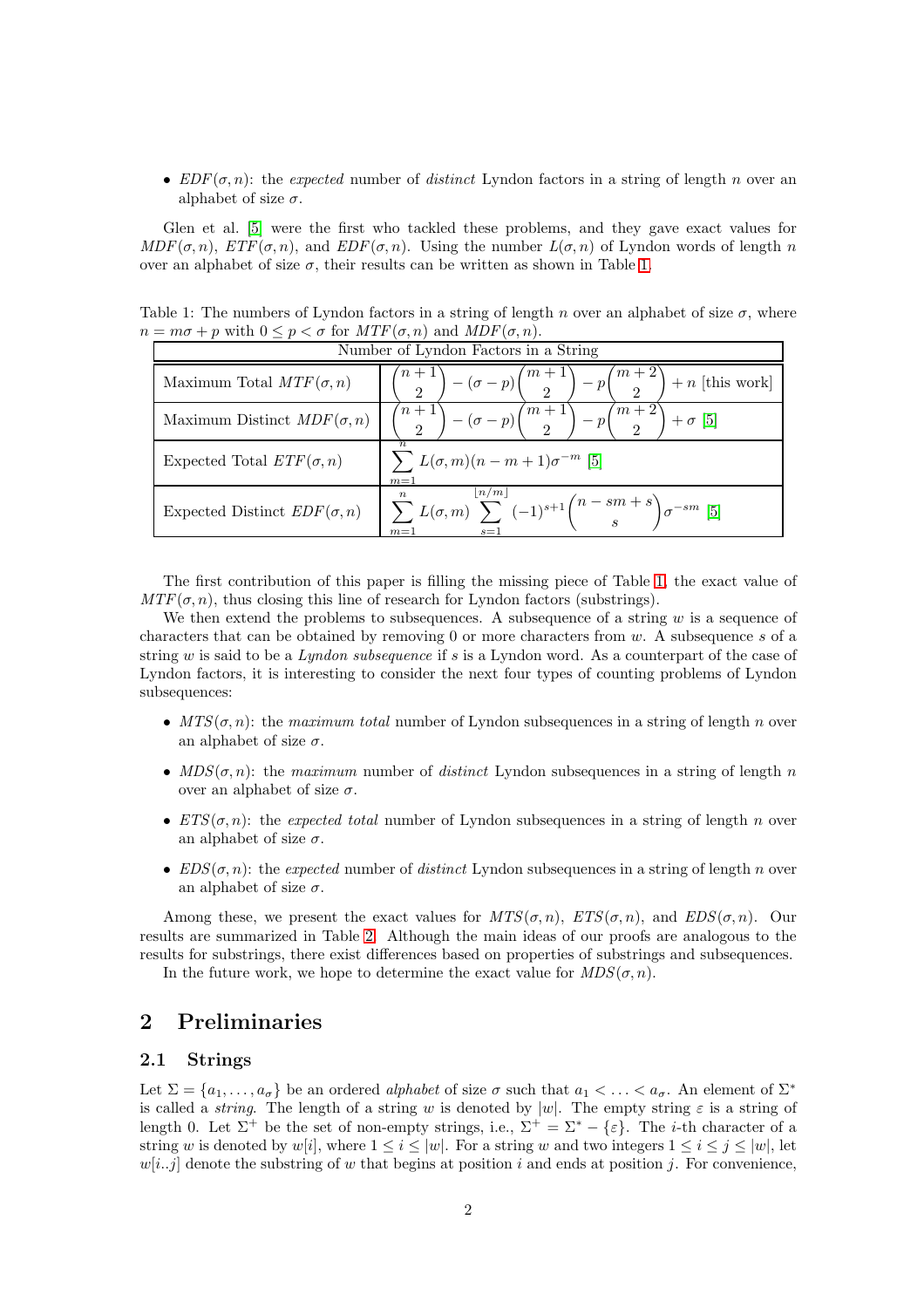Table 2: The numbers of Lyndon subsequences in a string of length n over an alphabet of size  $\sigma$ , where  $n = m\sigma + p$  with  $0 \le p < \sigma$  for  $MTS(\sigma, n)$ .

<span id="page-2-0"></span>

| Number of Lyndon Subsequences in a String |                                                                                                                         |  |  |  |
|-------------------------------------------|-------------------------------------------------------------------------------------------------------------------------|--|--|--|
| Maximum Total $MTS(\sigma, n)$            | $2^n - (p+\sigma)2^m + n + \sigma - 1$ [this work]                                                                      |  |  |  |
| Maximum Distinct $MDS(\sigma, n)$         | open                                                                                                                    |  |  |  |
| Expected Total $ETS(\sigma, n)$           | $\left( \sum_{m=1}^{n} \overline{\left[ L(\sigma,m) \binom{n}{m} \sigma^{n-m} \right] \sigma^{-n}} \right)$ [this work] |  |  |  |
| Expected Distinct $EDS(\sigma, n)$        | $\sum_{m=1}^{n} \left[ L(\sigma, m) \sum_{k=m}^{n} {n \choose k} (\sigma - 1)^{n-k} \right] \sigma^{-n}$ [this work]    |  |  |  |

let  $w[i..j] = \varepsilon$  when  $i > j$ . A string x is said to be a subsequence of a string w if there exists a set of positions  $\{i_1,\ldots,i_{|x|}\}\ (1\leq i_1<\ldots such that  $x=w[i_1]\cdots w[i_{|x|}]$ . We say that a$ subsequence x occurs at  $\{i_1, ..., i_{|x|}\}\ (1 \leq i_1 < ... < i_{|x|} \leq |w|)$  if  $x = w[i_1] \cdots w[i_{|x|}]$ .

#### 2.2 Lyndon words

A string  $x = uv$  is said to be a *conjugate* of another string y if  $y = vu$ . A string w is called a Lyndon word if it is the lexicographically smallest among all of its conjugates. Equivalently, a string  $w$  is said to be a Lyndon word, if  $w$  is lexicographically smaller than all of its non-empty proper suffixes.

Let  $\mu$  be the *Möbius function* on the set of positive integers defined as follows.

$$
\mu(n) = \begin{cases} 1 & (n = 1) \\ 0 & (if n is divisible by a square) \\ (-1)^k & (if n is the product of k distinct primes) \end{cases}
$$

It is known that the number  $L(\sigma, n)$  of Lyndon words of length n over an alphabet of size  $\sigma$ can be represented as

$$
L(\sigma, n) = \frac{1}{n} \sum_{d|n} \mu\left(\frac{n}{d}\right) \sigma^d,
$$

where  $d|n$  is the set of divisors d of n [\[6\]](#page-7-8).

#### 3 Maximum total number of Lyndon subsequences

Let  $MTS(\sigma, n)$  be the maximum total number of Lyndon subsequences in a string of length n over an alphabet  $\Sigma$  of size  $\sigma$ . In this section, we determine  $MTS(\sigma, n)$ .

**Theorem 1.** For any  $\sigma$  and n such that  $\sigma < n$ ,

$$
MTS(\sigma, n) = 2^n - (p + \sigma)2^m + n + \sigma - 1
$$

where  $n = m\sigma + p$   $(0 \leq p < \sigma)$ . Moreover, the number of strings that contain  $MTS(\sigma, n)$  Lyndon subsequences is  $\binom{\sigma}{p}$ , and the following string w is one of such strings;

$$
w = a_1^m \cdots a_{\sigma - p}^m a_{\sigma - p + 1}^{m+1} \cdots a_{\sigma}^{m+1}.
$$

Proof. Consider a string w of the form

$$
w = a_1^{k_1} a_2^{k_2} \cdots a_\sigma^{k_\sigma}
$$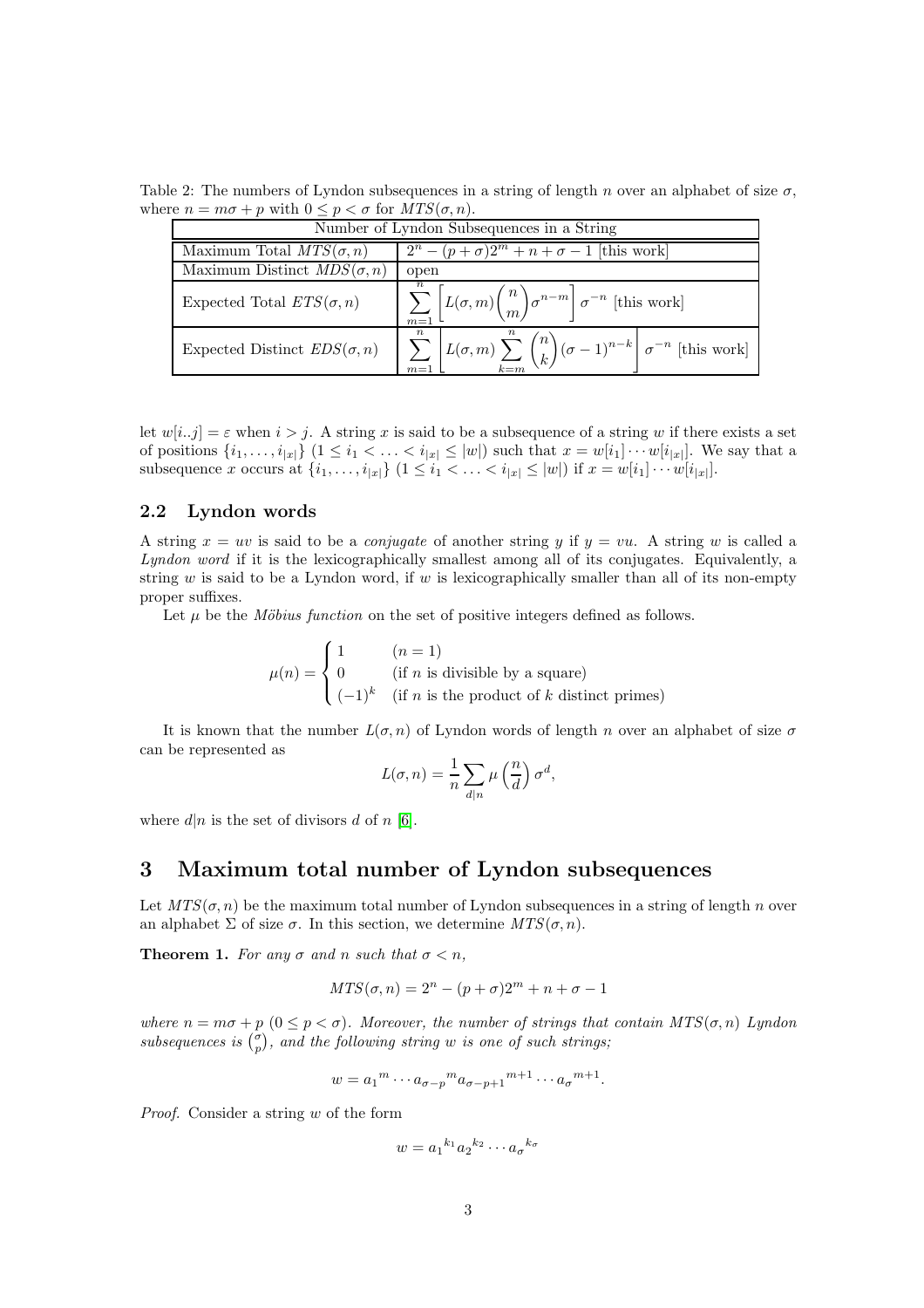where  $\sum_{i=1}^{\sigma} k_i = n$  and  $k_i \geq 0$  for any i. For any subsequence x of w, x is a Lyndon word if x is not a unary string of length at least 2. It is easy to see that this form is a necessary condition for the maximum number (∵ there exist several non-Lyndon subsequences if  $w[i] > w[j]$  for some  $i < j$ ). Hence, the number of Lyndon subsequences of w can be represented as

$$
(2n - 1) - \sum_{i=1}^{\sigma} (2^{k_i} - 1 - k_i) = 2n - 1 - \sum_{i=1}^{\sigma} 2^{k_i} + \sum_{i=1}^{\sigma} k_i + \sigma
$$

$$
= 2n - 1 - \sum_{i=1}^{\sigma} 2^{k_i} + n + \sigma.
$$

This formula is maximized when  $\sum_{i=1}^{\sigma} 2^{k_i}$  is minimized. It is known that

$$
2^a + 2^b > 2^{a-1} + 2^{b+1}
$$

holds for any integer  $a, b$  such that  $a \geq b + 2$ . From this fact,  $\sum_{i=1}^{\sigma} 2^{k_i}$  is minimized when the difference of  $k_i$  and  $k_j$  is less than or equal to 1 for any i, j. Thus, if we choose p  $k_i$ 's as  $m+1$ , and set m for other  $(\sigma - p)$   $k_i$ 's where  $n = m\sigma + p$   $(0 \le p < \sigma)$ , then  $\sum_{i=1}^{\sigma} 2^{k_i}$  is minimized. Hence,

$$
\min(2^{n} - 1 - \sum_{i=1}^{\sigma} 2^{k_i} + n + \sigma) = 2^{n} - 1 - p \cdot 2^{m+1} - (\sigma - p)2^{m} + n + \sigma
$$

$$
= 2^{n} - (p + \sigma)2^{m} + n + \sigma - 1
$$

Moreover, one of such strings is

$$
a_1^m \cdots a_{\sigma-p}^m a_{\sigma-p+1}^{m+1} \cdots a_{\sigma}^{m+1}.
$$

Therefore, this theorem holds.

We can apply the above strategy to the version of substrings. Namely, we can also obtain the following result.

**Corollary 2.** Let  $MTF(\sigma, n)$  be the maximum total number of Lyndon substrings in a string of length n over an alphabet of size  $\sigma$ . For any  $\sigma$  and n such that  $\sigma < n$ ,

$$
MTF(\sigma, n) = \binom{n}{2} - (\sigma - p)\binom{m+1}{2} - p\binom{m+2}{2} + n
$$

where  $n = m\sigma + p$   $(0 \leq p < \sigma)$ . Moreover, the number of strings that contain  $MTF(\sigma, n)$  Lyndon subsequences is  $\binom{\sigma}{p}$ , and the following string w is one of such strings;

$$
w = a_1^m \cdots a_{\sigma - p}^m a_{\sigma - p + 1}^{m+1} \cdots a_{\sigma}^{m+1}.
$$

Proof. Consider a string w of the form

$$
w = a_1^{k_1} a_2^{k_2} \cdots a_\sigma^{k_\sigma}
$$

where  $\sum_{i=1}^{\sigma} k_i = n$  and  $k_i \geq 0$  for any i. In a similar way to the above discussion, the number of Lyndon substrings of  $w$  can be represented as

$$
\binom{n+1}{2} - \sum_{i=1}^{5} \left[ \binom{k_i+1}{2} - k_i \right] = \binom{n+1}{2} - \sum_{i=1}^{5} \binom{k_i+1}{2} + n.
$$

We can use the following inequation that holds for any  $a, b$  such that  $a \geq b + 2$ ;

$$
\binom{a}{2} + \binom{b}{2} > \binom{a-1}{2} + \binom{b+1}{2}.
$$

 $\Box$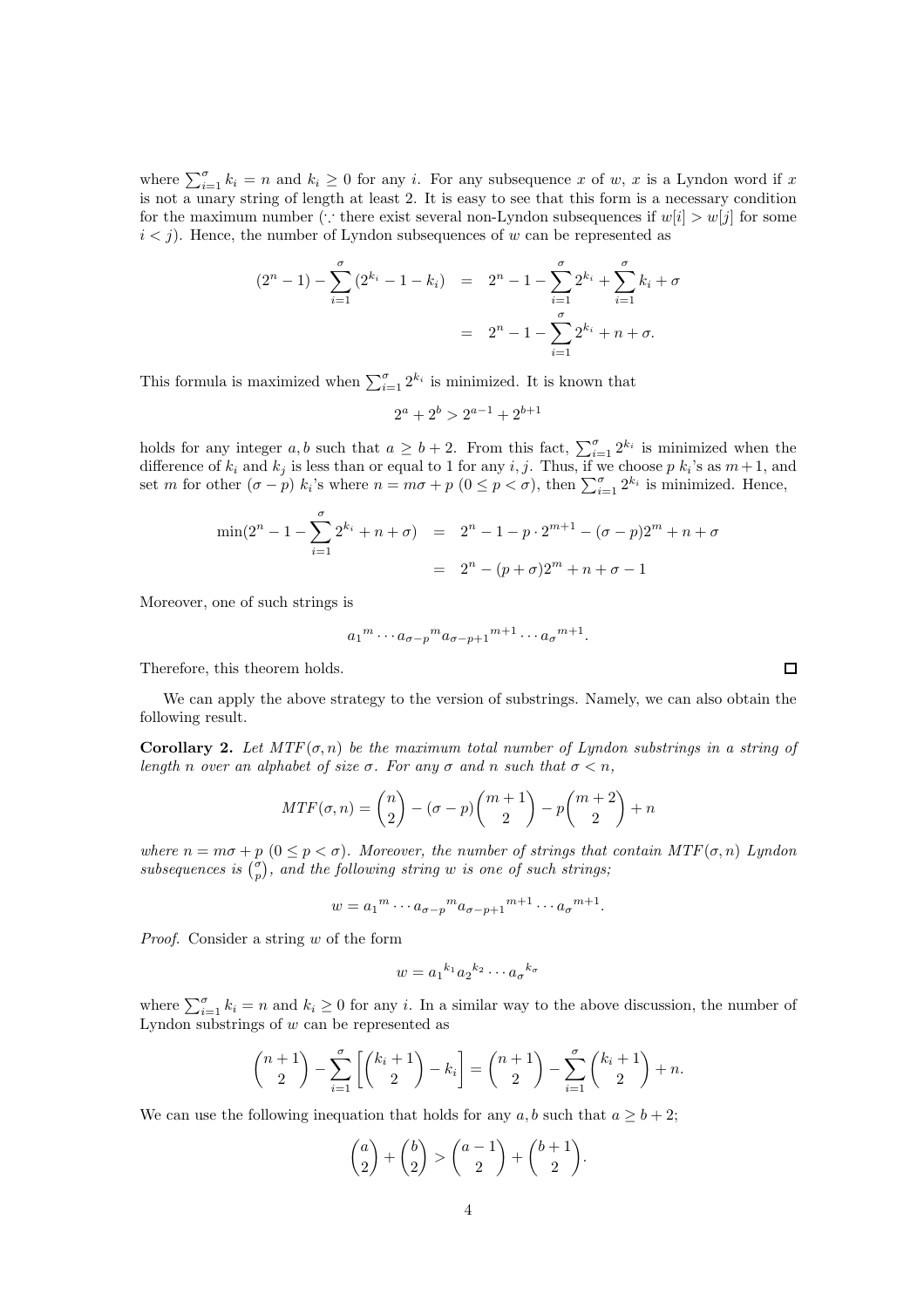Then,

$$
\min \left[ \binom{n+1}{2} - \sum_{i=1}^{5} \binom{k_i+1}{2} + n \right] = \binom{n}{2} - (\sigma - p) \binom{m+1}{2} - p \binom{m+2}{2} + n
$$

 $\Box$ 

holds.

Finally, we give exact values  $MTS(\sigma, n)$  for several conditions in Table [3.](#page-4-0)

<span id="page-4-0"></span>

|                  | $\sqrt{2}$ |           | - - - - - - - - -<br>. | , . |
|------------------|------------|-----------|------------------------|-----|
| $\boldsymbol{n}$ | MTS(2,n)   | MTS(5, n) | MTS(10, n)             |     |
| 1                | 1          | 1         | 1                      |     |
| $\overline{2}$   | 3          | 3         | 3                      |     |
| 3                | 6          | 7         | 7                      |     |
| $\overline{4}$   | 13         | 15        | 15                     |     |
| $\overline{5}$   | 26         | 31        | 31                     |     |
| $\overline{6}$   | 55         | 62        | 63                     |     |
| 7                | 122        | 125       | 127                    |     |
| 8                | 233        | 252       | 255                    |     |
| 9                | 474        | 507       | 511                    |     |
| 10               | 971        | 1018      | 1023                   |     |
| 11               | 1964       | 2039      | 2046                   |     |
| 12               | 3981       | 4084      | 4093                   |     |
| 13               | 8014       | 8177      | 8188                   |     |
| 14               | 16143      | 16366     | 16379                  |     |
| 15               | 32400      | 32747     | 32762                  |     |

Table 3: Values  $MTS(\sigma, n)$  for  $\sigma = 2, 5, 10, n = 1, 2, \cdots, 15$ .

#### 4 Expected total number of Lyndon subsequences

Let  $TS(\sigma, n)$  be the total number of Lyndon subsequences in all strings of length n over an alphabet  $\Sigma$  of size  $\sigma$ . In this section, we determine the expected total number  $ETS(\sigma, n)$  of Lyndon subsequences in a string of length n over an alphabet  $\Sigma$  of size  $\sigma$ , namely,  $ETS(\sigma, n)$  =  $TS(\sigma, n)/\sigma^n$ .

**Theorem 3.** For any  $\sigma$  and n such that  $\sigma < n$ ,

$$
TS(\sigma, n) = \sum_{m=1}^{n} \left[ L(\sigma, m) {n \choose m} \sigma^{n-m} \right].
$$

Moreover,  $ETS(\sigma, n) = TS(\sigma, n) / \sigma^n$ .

*Proof.* Let  $Occ(w, x)$  be the number of occurrences of subsequence x in w, and  $L(\sigma, n)$  the set of Lyndon words of length less than or equal to n over an alphabet of size  $\sigma$ . By a simple observation,  $TS(\sigma, n)$  can be written as

$$
TS(\sigma,n) = \sum_{x \in \mathcal{L}(\sigma,n)} \sum_{w \in \Sigma^n} Occ(w,x).
$$

Firstly, we consider  $\sum_{w \in \Sigma^n} Occ(w, x)$  for a Lyndon word x of length m. Let  $\{i_1, \ldots, i_m\}$  be a set of m positions in a string of length n where  $1 \leq i_1 < \ldots < i_m \leq n$ . The number of strings that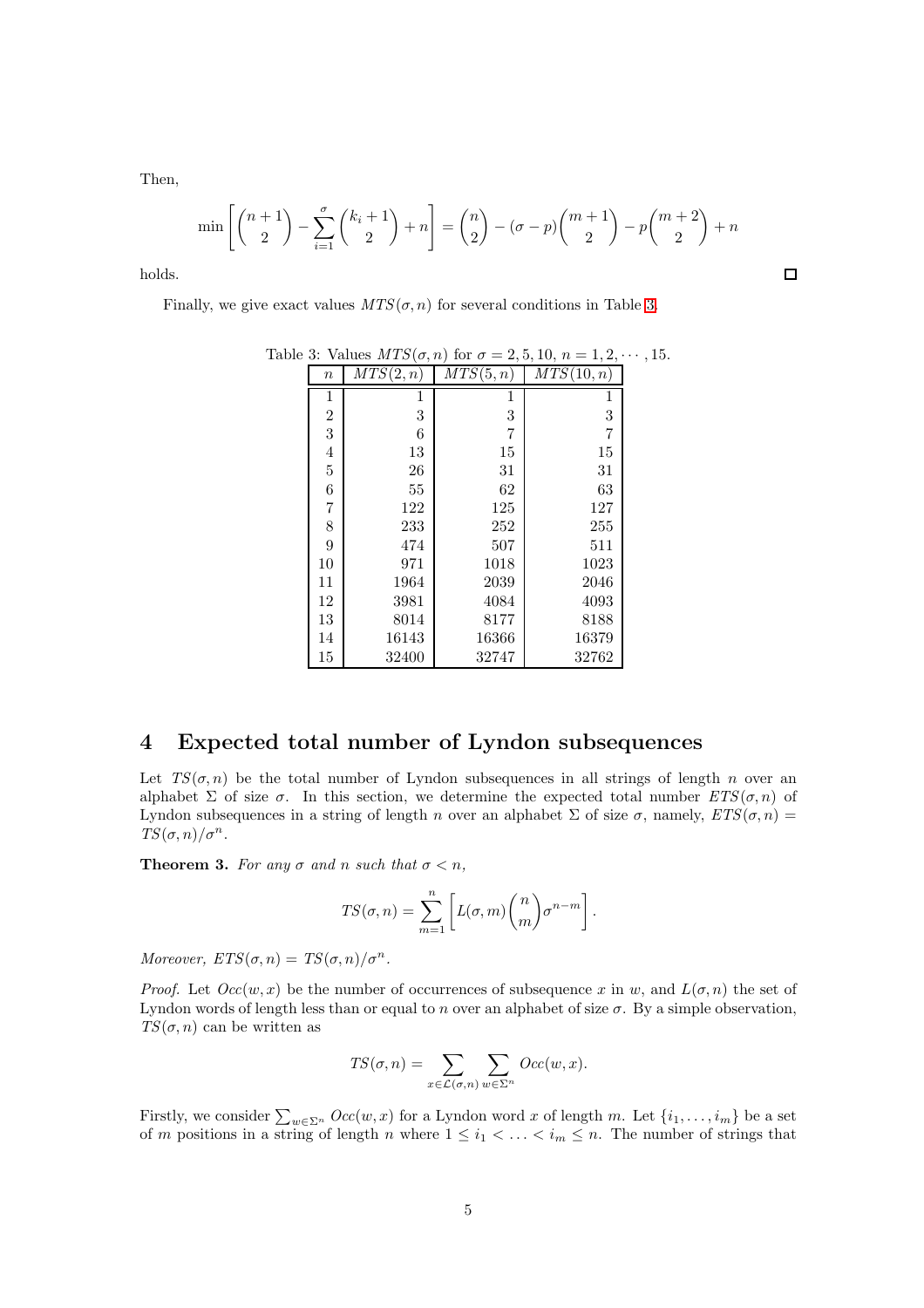contain x as a subsequence at  $\{i_1, \ldots, i_m\}$  is  $\sigma^{n-m}$ . In addition, the number of combinations of m positions is  $\binom{n}{m}$ . Hence,  $\sum_{w \in \Sigma^n} Occ(w, x) = \binom{n}{m} \sigma^{n-m}$ . This implies that

$$
TS(\sigma, n) = \sum_{m=1}^{n} \left[ L(\sigma, m) {n \choose m} \sigma^{n-m} \right].
$$

Finally, since the number of strings of length n over an alphabet of size  $\sigma$  is  $\sigma^n$ ,  $ETS(\sigma, n)$  =  $TS(\sigma, n)/\sigma^n$ . Therefore, this theorem holds.  $\Box$ 

Finally, we give exact values  $TS(\sigma, n)$ ,  $ETS(\sigma, n)$  for several conditions in Table [4.](#page-5-0)

<span id="page-5-0"></span>

| $\it{n}$       | TS(2,n)        | ETS(2, n) | TS(5, n)   | ETS<br>5, n |
|----------------|----------------|-----------|------------|-------------|
|                | $\overline{2}$ | 1.00      | 5          | 1.00        |
| $\overline{2}$ | 9              | 2.25      | 60         | 2.40        |
| 3              | 32             | 4.00      | 565        | 4.52        |
| 4              | 107            | 6.69      | 4950       | 7.92        |
| 5              | 356            | 11.13     | 42499      | 13.60       |
| 6              | 1205           | 18.83     | 365050     | 23.36       |
| 7              | 4176           | 32.63     | 3163435    | 40.49       |
| 8              | 14798          | 57.80     | 27731650   | 70.99       |
| 9              | 53396          | 104.29    | 245950375  | 125.93      |
| 10             | 195323         | 190.75    | 2204719998 | 225.76      |

Table 4: Values  $TS(\sigma, n)$ ,  $ETS(\sigma, n)$  for  $\sigma = 2, 5, n = 1, 2, \cdots, 10$ .

#### 5 Expected number of distinct Lyndon subsequences

Let  $TDS(\sigma, n)$  be the total number of distinct Lyndon subsequences in all strings of length n over an alphabet  $\Sigma$  of size  $\sigma$ . In this section, we determine the expected number  $EDS(\sigma, n)$ of distinct Lyndon subsequences in a string of length n over an alphabet  $\Sigma$  of size  $\sigma$ , namely,  $EDS(\sigma, n) = TDS(\sigma, n)/\sigma^n$ .

<span id="page-5-2"></span>**Theorem 4.** For any  $\sigma$  and n such that  $\sigma < n$ ,

$$
TDS(\sigma, n) = \sum_{m=1}^{n} \left[ L(\sigma, m) \sum_{k=m}^{n} {n \choose k} (\sigma - 1)^{n-k} \right].
$$

Moreover,  $EDS(\sigma, n) = TDS(\sigma, n)/\sigma^n$ .

To prove this theorem, we introduce the following lemmas.

<span id="page-5-1"></span>**Lemma 5.** For any  $x_1, x_2 \in \Sigma^m$  and  $m, n \ (m \leq n)$ , the number of strings in  $\Sigma^n$  which contain  $x_1$  as a subsequence is equal to the number of strings in  $\Sigma^n$  which contain  $x_2$  as a subsequence.

of Lemma [5.](#page-5-1) Let  $C(n, \Sigma, x)$  be the number of strings in  $\Sigma<sup>n</sup>$  which contain a string x as a subsequence. We prove  $C(n,\Sigma,x_1) = C(n,\Sigma,x_2)$  for any  $x_1,x_2 \in \Sigma^m$  by induction on the length m.

Suppose that  $m = 1$ . It is clear that the set of strings which contain  $x \in \Sigma$  is  $\Sigma^{n} - (\Sigma - \{x\})^{n}$ , and  $C(n,\Sigma,x) = \sigma^n - (\sigma - 1)^n$ . Thus,  $C(n,\Sigma,x_1) = C(n,\Sigma,x_2)$  for any  $x_1, x_2$  if  $|x_1| = |x_2| = 1$ .

Suppose that the statement holds for some  $k \geq 1$ . We prove  $C(n, \Sigma, x_1) = C(n, \Sigma, x_2)$  for any  $x_1, x_2 \in \Sigma^{k+1}$  by induction on n. If  $n = k+1$ , then  $C(n, \Sigma, x_1) = C(n, \Sigma, x_2) = 1$ . Assume that the statement holds for some  $\ell \geq k+1$ . Let  $x = yc$  be a string of length  $k+1$  such that  $y \in \Sigma^k, c \in \Sigma$ . Each string w of length  $\ell + 1$  which contains x as a subsequence satisfies either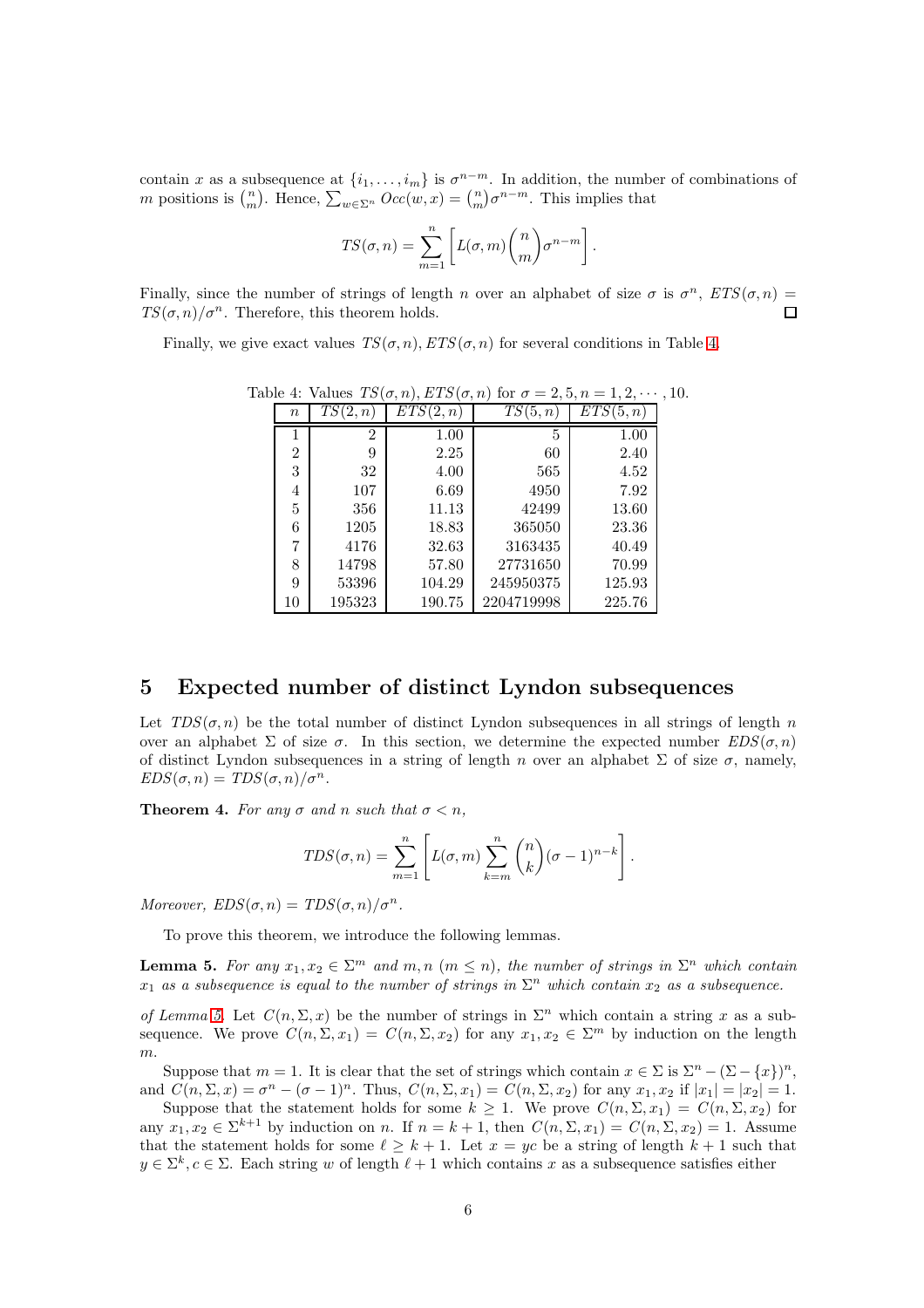- $w[1..\ell]$  contains x as a subsequence, or
- $w[1..\ell]$  does not contain x as a subsequence.

The number of strings w in the first case is  $\sigma \cdot C(j, \Sigma, yc)$ . On the other hand, the number of strings w in the second case is  $C(\ell, \Sigma, y) - C(\ell, \Sigma, yc)$ . Hence,  $C(\ell+1, \Sigma, x) = \sigma C(\ell, \Sigma, yc) + C(\ell, \Sigma, y)$  - $C(\ell, \Sigma, yc)$ . Let  $x_1 = y_1c_1$  and  $x_2 = y_2c_2$  be strings of length  $k + 1$ . By an induction hypothesis,  $C(\ell, \Sigma, y_1c_1) = C(\ell, \Sigma, y_2c_2)$  and  $C(\ell, \Sigma, y_1) = C(\ell, \Sigma, y_2)$  hold. Thus,  $C(\ell+1, \Sigma, x_1) = C(\ell+1)$  $1, \Sigma, x_2$ ) also holds.

Therefore, this lemma holds.

<span id="page-6-0"></span>**Lemma 6.** For any string x of length  $m \leq n$ ,

$$
C(n, \Sigma, x) = \sum_{k=m}^{n} {n \choose k} (\sigma - 1)^{n-k}.
$$

of Lemma [6.](#page-6-0) For any character c, it is clear that the number of strings that contain c exactly  $k$ times is  $\binom{n}{k} (\sigma - 1)^{n-k}$ . By Lemma [5,](#page-5-1)

$$
C(n, \Sigma, x) = C(n, \Sigma, cm) = \sum_{k=m}^{n} {n \choose k} (\sigma - 1)^{n-k}.
$$

Hence, this lemma holds.

Then, we can obtain Theorem [4](#page-5-2) as follows.

of Theorem [4.](#page-5-2) Thanks to Lemma [6,](#page-6-0) the number of strings of length n which contain a Lyndon word of length m is also  $\sum_{k=m}^{n} {n \choose k} (\sigma - 1)^{n-k}$ . Since the number of Lyndon words of length m over an alphabet of size  $\sigma$  is  $L(\sigma, m)$ ,

$$
TDS(\sigma, n) = \sum_{m=1}^{n} \left[ L(\sigma, m) \sum_{k=m}^{n} {n \choose k} (\sigma - 1)^{n-k} \right].
$$

Finally, since the number of strings of length n over an alphabet of size  $\sigma$  is  $\sigma^n$ ,  $EDS(\sigma, n)$  =  $TDS(\sigma, n)/\sigma^n$ . Therefore, Theorem [4](#page-5-2) holds.  $\Box$ 

We give exact values  $EDS(\sigma, n)$  for several conditions in Table [5.](#page-6-1)

Table 5: Values  $EDS(\sigma, n)$  for  $\sigma = 2, 5, n = 1, ..., 10, 15, 20$ .

<span id="page-6-1"></span>

| $\it n$        | EDS(2, n) | EDS(5, n) |
|----------------|-----------|-----------|
| 1              | 1.00      | 1.00      |
| $\overline{2}$ | 1.75      | 2.20      |
| 3              | 2.50      | 3.80      |
| $\overline{4}$ | 3.38      | 6.09      |
| 5              | 4.50      | 9.51      |
| 6              | 6.00      | 14.80     |
| $\overline{7}$ | 8.03      | 23.12     |
| 8              | 10.81     | 36.43     |
| 9              | 14.63     | 57.95     |
| 10             | 19.93     | 93.08     |
| 15             | 100.57    | 1121.29   |
| 20             | 559.42    | 15444.90  |

 $\Box$ 

 $\Box$